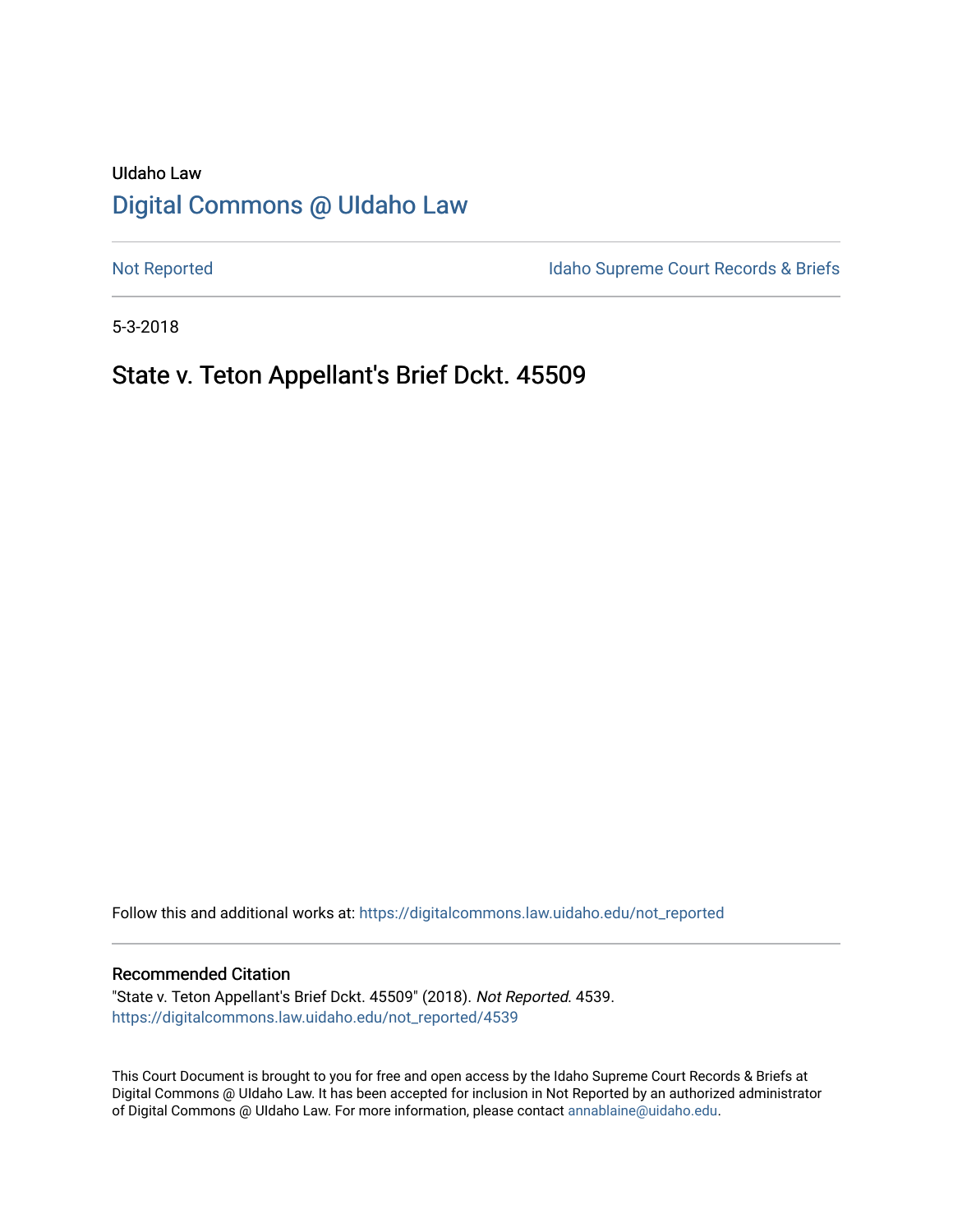ERIC D. FREDERICKSEN State Appellate Public Defender I.S.B. #6555

REED P. ANDERSON Deputy State Appellate Public Defender I.S.B. #9307 322 E. Front Street, Suite 570 Boise, Idaho 83702 Phone: (208) 334-2712 Fax: (208) 334-2985 E-mail: documents@sapd.state.id.us

### IN THE SUPREME COURT OF THE STATE OF IDAHO

| STATE OF IDAHO,         |                                 |
|-------------------------|---------------------------------|
| Plaintiff-Respondent,   | NO. 45509                       |
| V.                      | BINGHAM COUNTY NO. CR 2011-8975 |
| BRYCE COLE DIXEY TETON, |                                 |
| Defendant-Appellant.    | <b>APPELLANT'S BRIEF</b>        |
|                         |                                 |

## STATEMENT OF THE CASE

#### Nature of the Case

Bryce Cole Dixey Teton appeals from the district court's order denying his Idaho Criminal Rule 35(a) motion. Mindful of the relevant authority, he asserts that the district court abused its discretion when it denied his motion.

#### Statement of the Facts and Course of Proceedings

After entering a guilty plea, Mr. Teton was convicted of one count of grand theft by receiving/possession of stolen property, and the district court imposed a sentence of eight years, with two years fixed, but retained jurisdiction. (R., pp.74-76.) Subsequently, the district court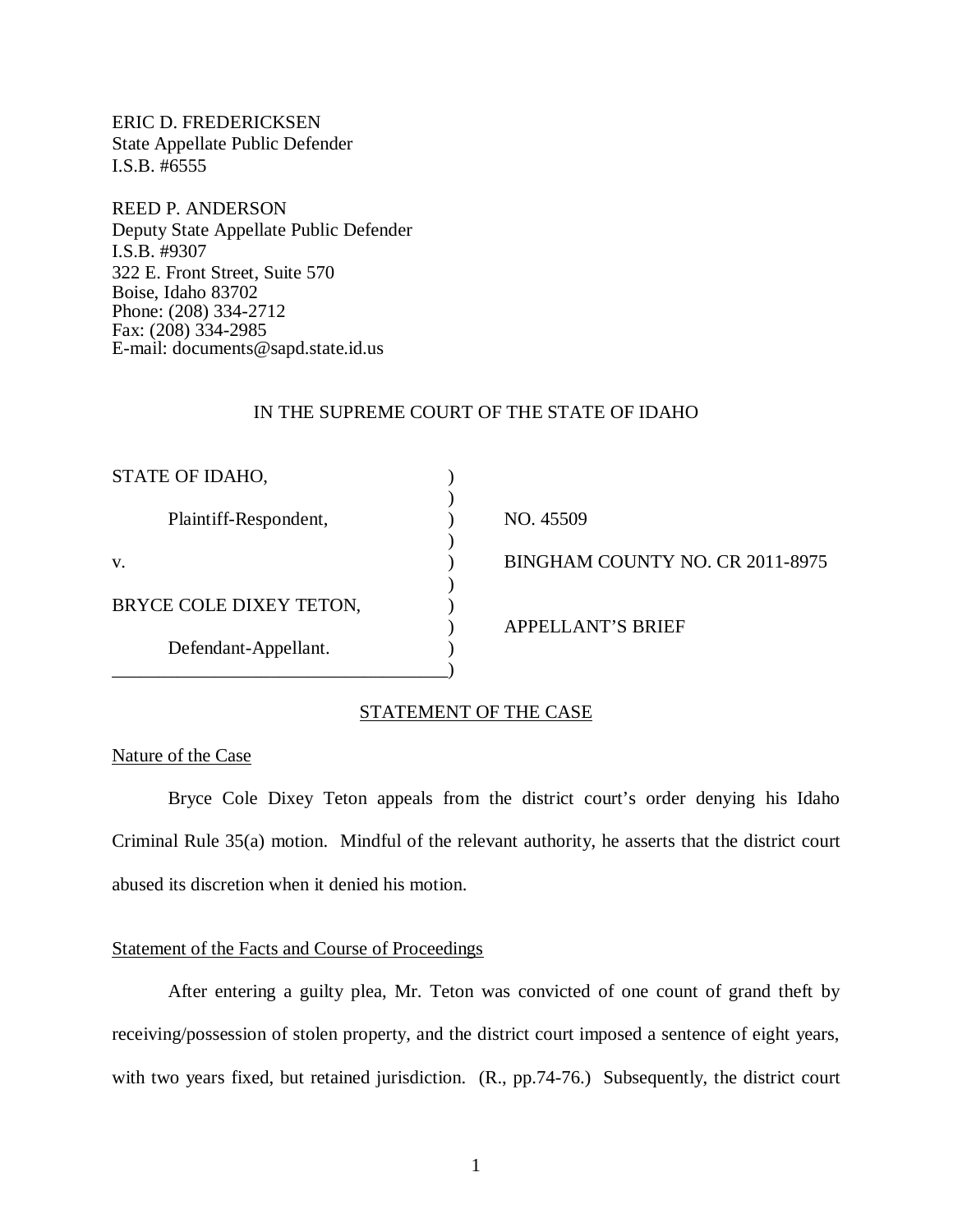relinquished its jurisdiction. (R., p.80.) In August of 2017, Mr. Teton filed an Idaho Criminal Rule 35(a) motion to correct an illegal sentence (*hereinafter*, Rule 35(a) motion). In that motion, he argued that his sentence was illegal because the district court failed to order a mental health evaluation by a neutral psychiatrist, and the face of the record showed that he had a serious mental health condition; as such, he argued his sentence was illegal. (R., p.172.) Mr. Teton also moved to withdraw his guilty plea pursuant to I.C.R. 33(c). (R., p.173.)

The district court denied the motions. (R., pp.175-79.) It noted that Mr. Teton underwent a mental health evaluation prior to sentencing and that Idaho law did not "require a sentencing court to appoint more than one mental-health evaluator," and thus Mr. Teton's sentence was not illegal from the face of the record. (R., p.178.) The district court went on to state that Mr. Teton's motion "refers to the manner in which his sentence was imposed . . . ." (R., p.178.) And it held that such a motion was not timely as a motion under I.C.R. 35(b) had to be filed "within 120 days of the date his sentence was imposed." (R., p.179.) It further held that it no longer had jurisdiction to adjudicate Mr. Teton's I.C.R. 33(c) motion as its jurisdiction "to grant a motion to withdraw a plea of guilty . . . expires once the judgment becomes final," and Mr. Teton's "sentence became final on March 19, 2012." (R., p.179.) Mr. Teton filed a notice of appeal timely from the district court's order denying his motions. (R., p.181.)

#### ISSUE

Did the district court abuse its discretion when it denied Mr. Teton's Idaho Criminal Rule 35(a) and 33(c) motions?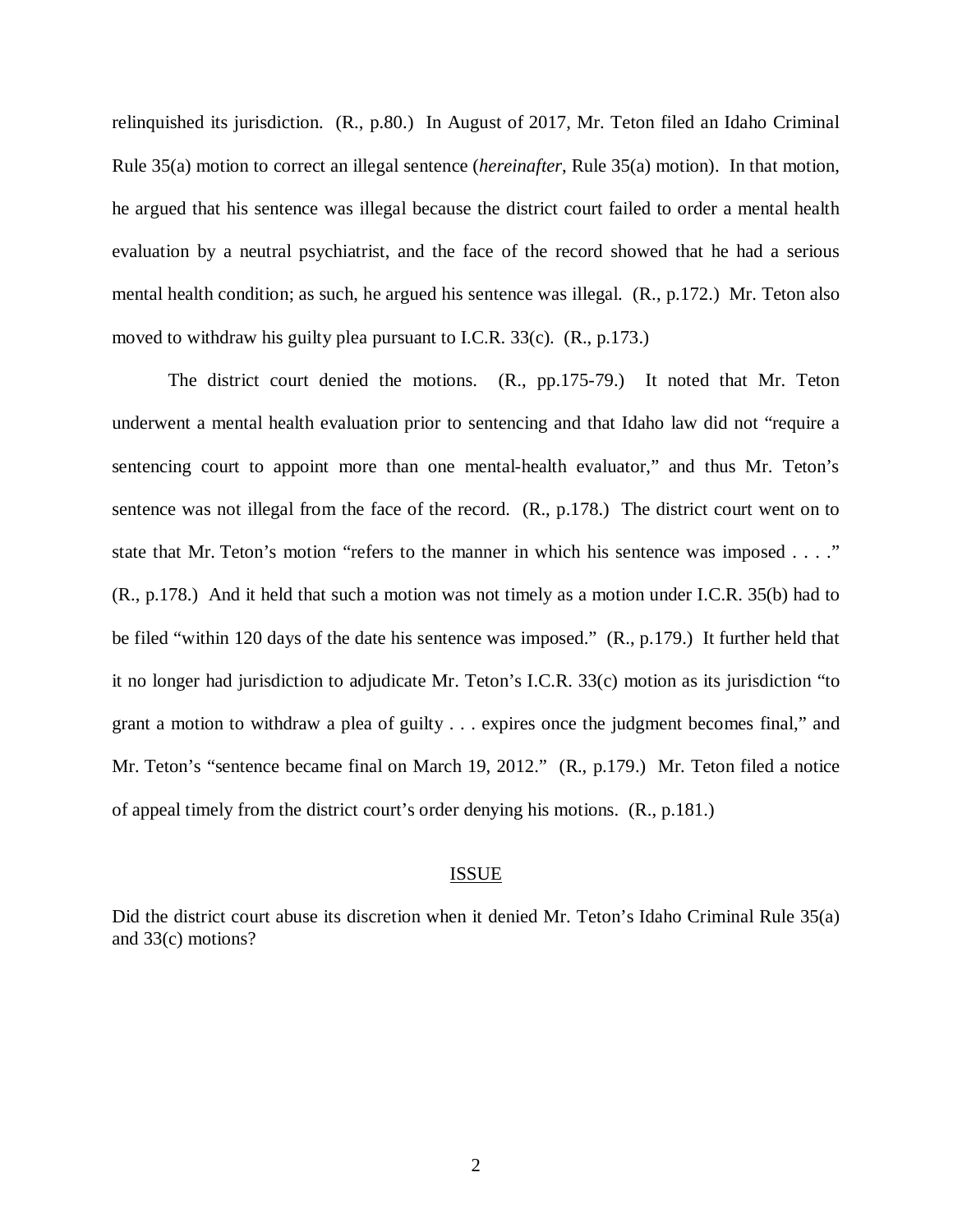#### ARGUMENT

## The District Court Abused Its Discretion When It Denied Mr. Teton's Idaho Criminal Rule 35(a) And 33(c) Motions

Mr. Teton asserts that the district court abused its discretion when it denied his Rule 35(a) motion and his Rule 33(c) motion. A district court's denial of a Rule 35(a) motion or a Rule 33(c) motion is reviewed for an abuse of discretion. *State v. Ballard*, 114 Idaho 799, 801 (1988); *State v. Arthur*, 145 Idaho 219, 222 (2008) (citation omitted). Appellate courts conduct a multitiered inquiry when an exercise of discretion is reviewed on appeal. "The sequence of the inquiry is: (1) whether the lower court rightly perceived the issue as one of discretion; (2) whether the court acted within the outer boundaries of such discretion and consistently with any legal standards applicable to specific choices; and (3) whether the court reached its decision by an exercise of reason." *State v. Hedger*, 115 Idaho 598, 600 (1989) (citation omitted).

This Court has held that an illegal sentence is one that is clear from the face of the record in that it does not "involve significant questions of fact nor an evidentiary hearing to determine [its] illegality." *State v. Clements*, 148 Idaho 82, 87 (2009). Mindful of *Clements*, Mr. Teton asserts that his sentence is illegal because the district court failed to order a mental health evaluation by a neutral psychiatrist, and his mental health condition is clear from the face of the record. Therefore, the district court abused its discretion when it denied his Rule 35 motion because it failed to reach its decision through an exercise of reason when it held that his sentence was not illegal from the face of the record.

With respect to Rule 33(c) motions, this Court has held, "Absent a statute or rule extending its jurisdiction, the trial court's jurisdiction to amend or set aside a judgment expires once the judgment becomes final, either by expiration of the time for appeal or affirmance of the judgment on appeal. *State v. Jakoski*, 139 Idaho 352, 355 (2003) (footnote omitted). Mindful of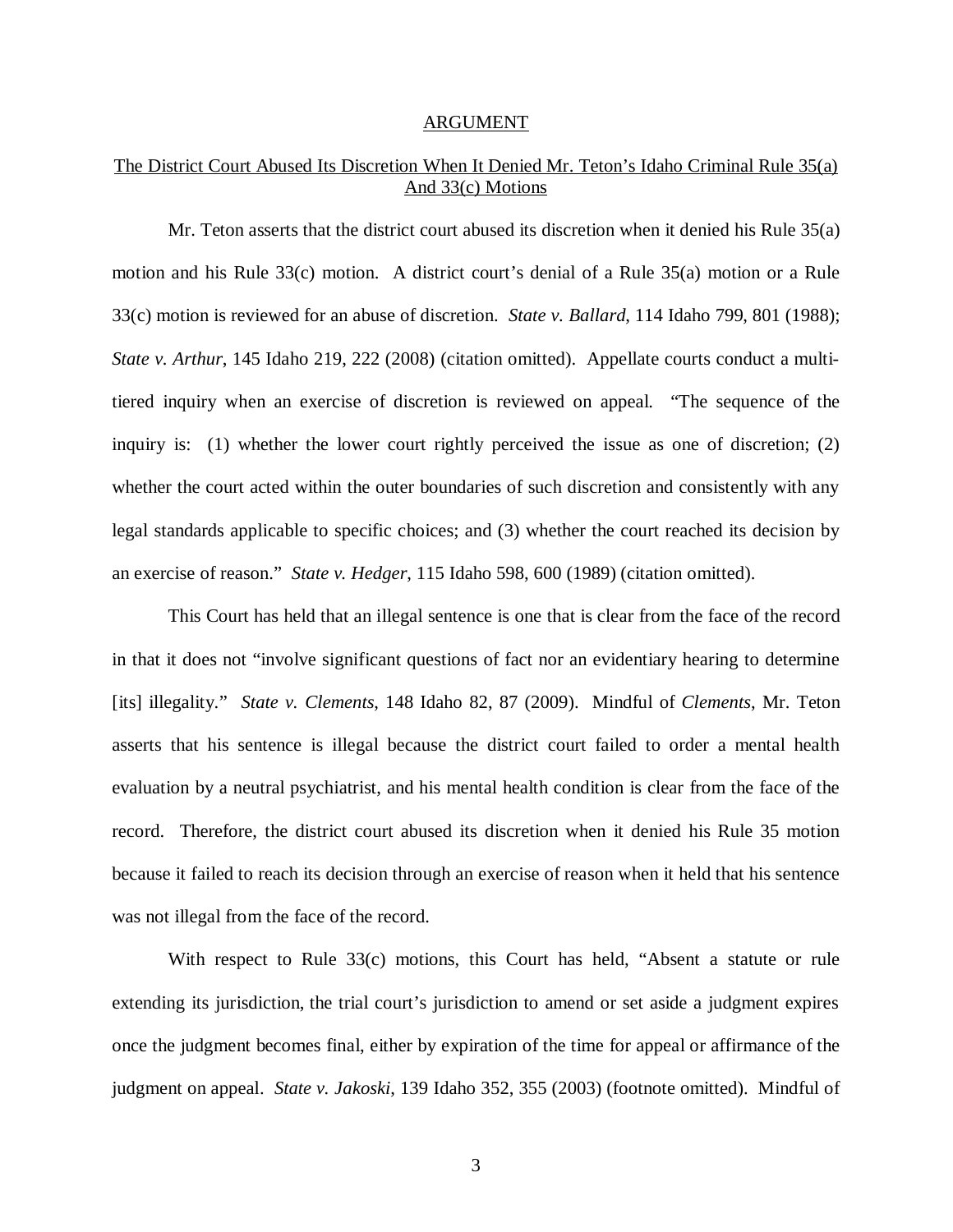*Jakoski*, Mr. Teton asserts that the district court abused its discretion when it denied his Rule 33(c) motion because it failed to apply the correct legal standard.

## **CONCLUSION**

Mr. Teton respectfully requests that this Court reverse the district court's order denying his Rule 35(a) and Rule 33(c) motions and remand the case for further proceedings.

DATED this 3<sup>rd</sup> day of May, 2018.

 $\sqrt{s/2}$ 

REED P. ANDERSON Deputy State Appellate Public Defender